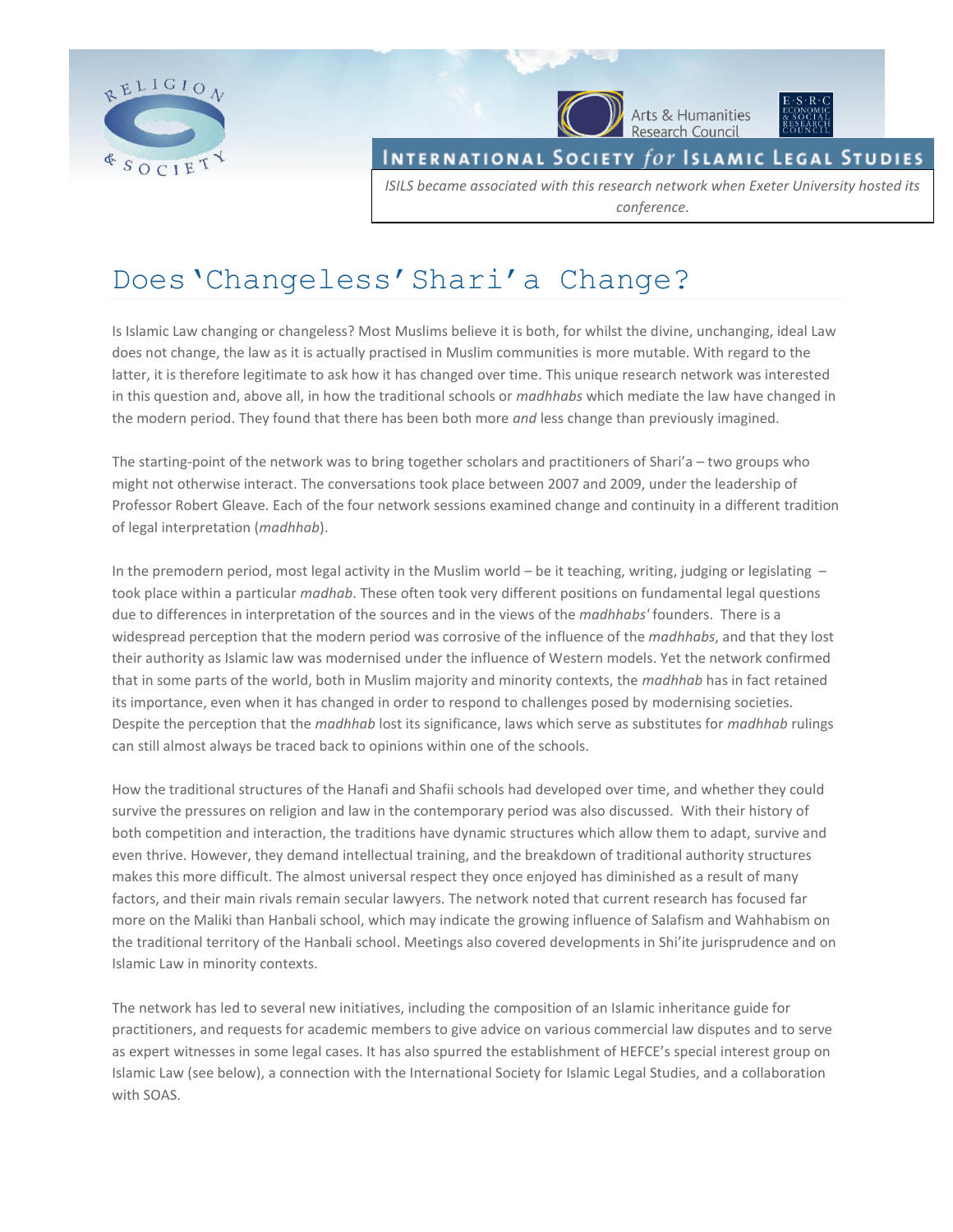

### Find out more...

- Visit the project web page[: http://people.exeter.ac.uk/rmg205/Islamiclawprojectsummary.htm](http://people.exeter.ac.uk/rmg205/Islamiclawprojectsummary.htm)
- Robert Gleave is now president of the International Society for Islamic Legal Studies, visit their website: <http://www.isils.net/>

### You might also be interested in...

- The Religion and Society funded project about religious courts in Britain, including a study of a Muslim court, led by Gillian Douglas at Cardiff:<http://www.law.cf.ac.uk/clr/research/cohesion.html>
- Sheila Canby's Programme funded research at the British Museum on Shah 'Abbas, which Robert Gleave was also involved in: [http://www.britishmuseum.org/the\\_museum/museum\\_in\\_london/shah\\_abbas.aspx](http://www.britishmuseum.org/the_museum/museum_in_london/shah_abbas.aspx)
- Sophie Gilliat-Ray's Religion and Society project investigating Muslim chaplaincy in the UK: <http://www.cardiff.ac.uk/share/research/centres/csi/research/muslimchaplaincyproject/index.html>
- The Institute of Arabic and Islamic Studies at Exeter University where Robert is based: <http://socialsciences.exeter.ac.uk/iais/>

### Project Details

#### Award Title

**Network of British Researchers and Practitioners of Islamic Law**

#### Team

**Principal Investigator:** Prof Robert Gleave (Exeter)

#### University

University of Exeter

#### Research Partners

The Association of Muslim Lawyers (UK)

#### Award Type

Phase 1 Network & Workshop Grant